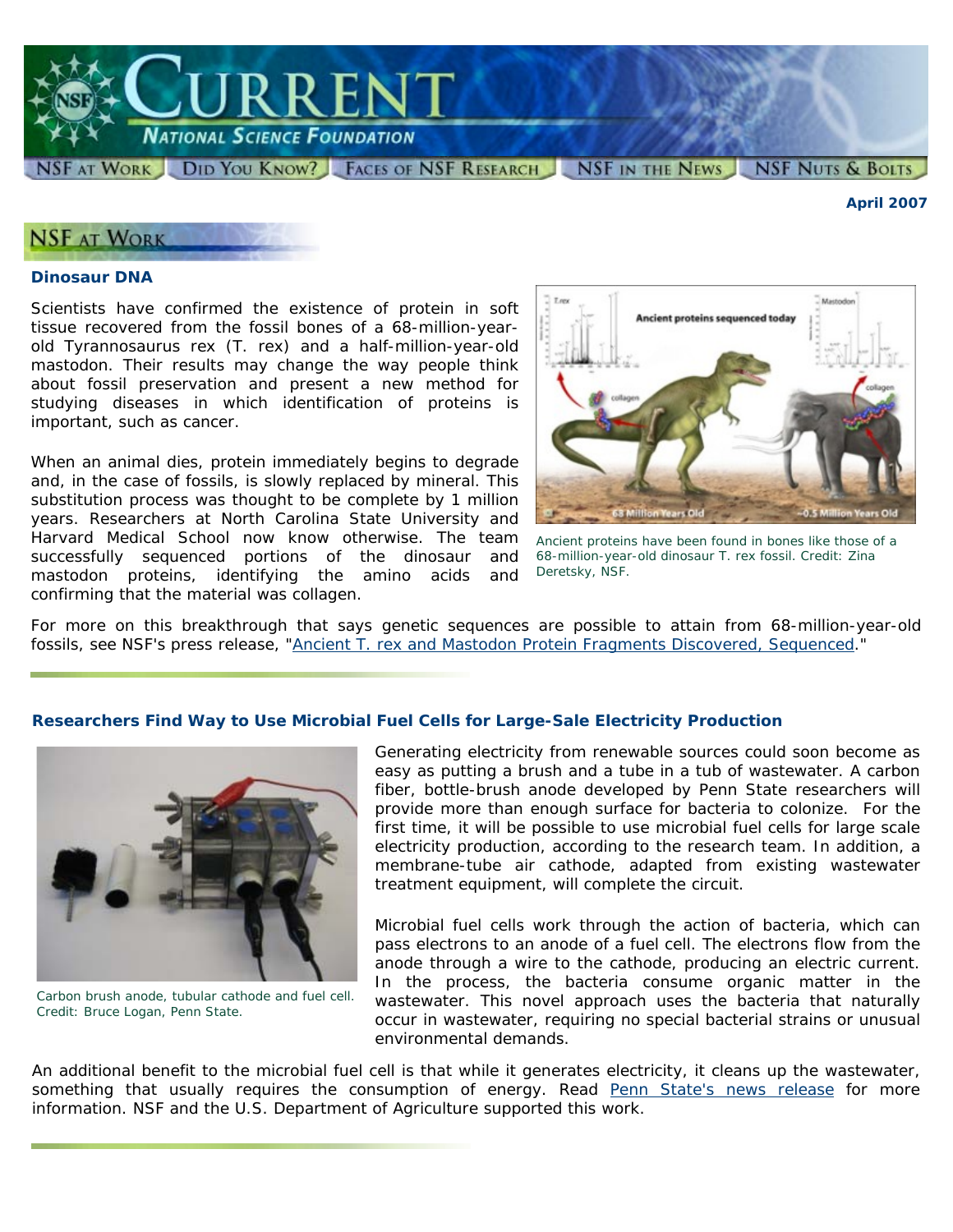#### **Novel Nanogenerator Converts Motion Into Electricity**

In a breakthrough that could free nanomachines from the bulk of batteries, researchers have developed a novel nanogenerator--an array of tiny filaments that converts the smallest motions into electrical current.

The nanowires are crafted from zinc oxide, a safe material that would allow the generator to be used in biomedical applications, and may eventually power nanomotors, tiny sensors, and if in large enough arrays, macroscale devices.

The researchers developed the generators with the support of the NSF, the Defense Advanced Research Projects Agency and the Emory-Georgia Tech Nanotechnology Center for Personalized and Predictive Oncology. For more information on this research, see NSF's <u>press release</u>, or visit [Georgia](http://www.gatech.edu/news-room/release.php?id=1326) *Lech researcher Zhong Lin Wang* in Technisian and *Secrgia Tech researcher Zhong Lin Wang* [Tech's Web site](http://www.gatech.edu/news-room/release.php?id=1326) for additional details.



*holds a prototype nanogenerator that was fabricated using an array of zinc oxide nanowires. Credit: Gary Meek.* 

#### **Solar Vehicles for Environmental Monitoring**



*The new solar-powered autonomous underwater vehicle (SAUV-II) will be used for a variety of environmental monitoring tasks. Credit: Arthur C. Sanderson, Rensselaer Polytechnic Institute; Richard Blidberg,* 

The SAUV was one of the features at NSF's Robots Exhibit. See [exhibit descriptions](http://www.nsf.gov/news/newsmedia/robotics05/exhibitors.jsp) for more information, or watch the [SAUV video.](http://www.nsf.gov/news/mmg/mmg_disp.cfm?med_id=55841) The RiverNet Project is designing sensor networks and systems to monitor complex or geographically large regions. One such development is the Solar Autonomous Underwater Vehicle (SAUV). The SAUV can submerge for up to 12 hours and dive to 500 meters. It features a unique solar panel that allows deployment of the vehicle for weeks at a time, an on-board computer system to enable real-time mission adaptations and networked communications to support multi-vehicle cooperation.

The SAUV can be used in a variety of environmental monitoring tasks including the detection and monitoring of hazardous events such as red tides, contaminant spills, or in assessing the impact of natural events such as earthquakes and volcanoes.

*Autonomous Undersea Systems Institute.* A team of SAUV vehicles will be used for long-term observation of coastal and harbor regions in order to detect threats or introduction of hazardous substances. The SAUVs may also serve as an integral part of logistics for large-scale military operations with several vehicles facilitating land, sea and air coordination.

### DID YOU KNOW?

NSF provides financial support to Historically Black Colleges and Universities (HBCU), Hispanic-Serving Institutions (HSI), and Tribal Colleges and Universities (TCU) to enhance the instructional and research infrastructure of these minority-serving institutions, and to offer educational opportunities in science, technology, engineering and mathematics (STEM) for underrepresented minorities who attend these institutions of higher education.

The level of dedicated NSF funding to minority-serving institutions has grown over the last six years by 58%, from \$119 million in FY 2001 to \$188 million in FY 2006. Visit the [2005-2006 Biennial Report to Congress](http://www.nsf.gov/pubs/reports/2006_biennial_report.pdf)  [by the Committee on Equal Opportunities in Science and Engineering](http://www.nsf.gov/pubs/reports/2006_biennial_report.pdf) for *Every two years, the Committee on*  more information on NSF's efforts to broaden participation in STEM.



*Engineering prepares a report for Congress on NSF's activities.*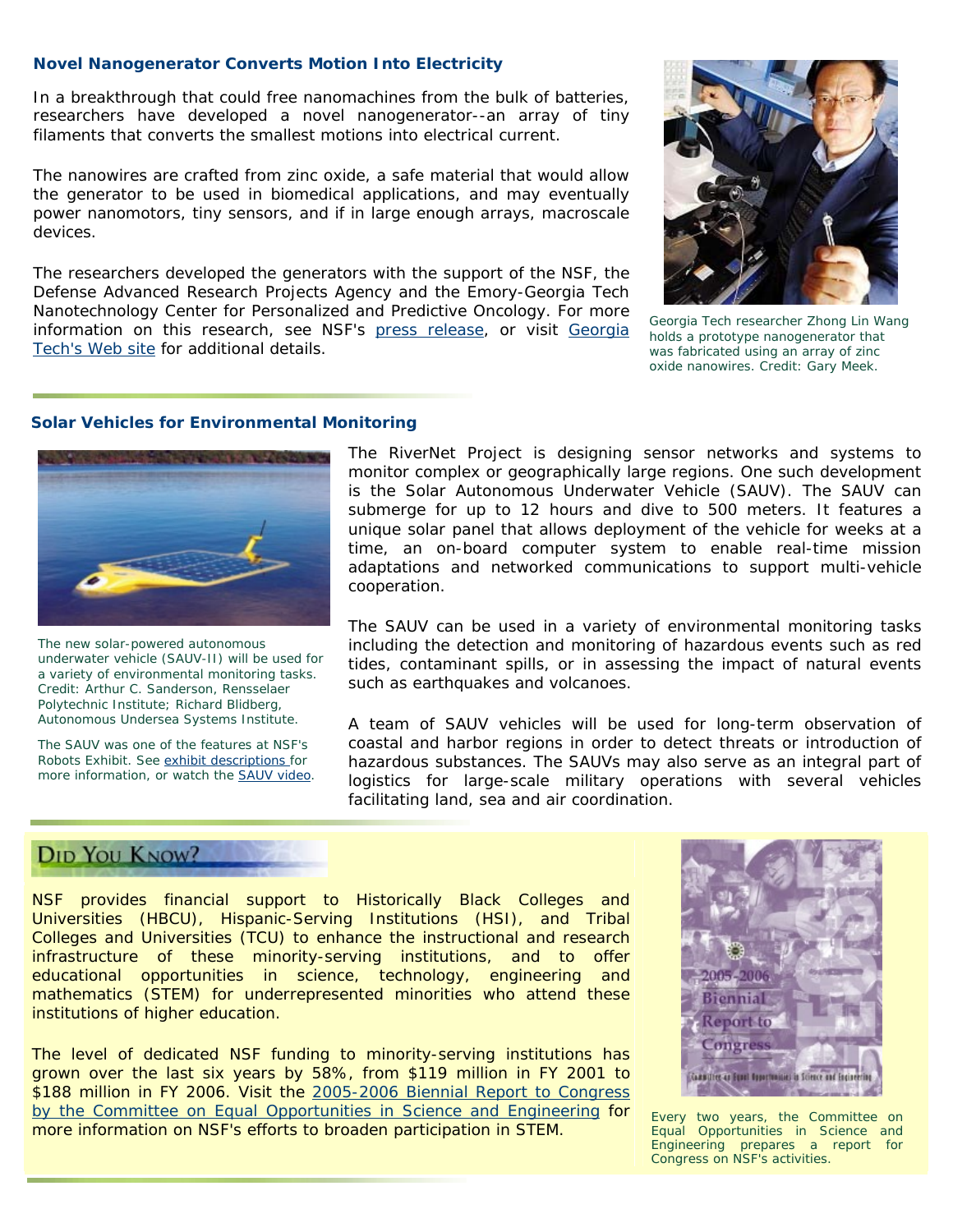## **FACES OF NSF RESEARCH**

### **Celebrating Excellence in Science and Engineering!**

**Vannevar Bush Award:** This annual award recognizes an individual who, through public service activities in science and technology, has made an outstanding "contribution toward the welfare of mankind and the Nation."



Shirley Ann Jackson, who has led a national movement to respond to what she calls a "quiet crisis" in the science and engineering work force, will receive the Vannevar Bush Award for a lifetime of achievements in scientific research, education and senior statesman-like contributions to public policy. [Read more.](http://www.nsf.gov/news/news_summ.jsp?cntn_id=108494)

*Shirley Ann Jackson, pictured at left, will be honored for her work in theoretical physics, her leadership in workforce and global energy security issues and for revamping the nation's oldest civilian technology university. Credit: Rensselaer Polytechnic Institute.* 

**Public Service Award:** Each year, individuals and/or groups (company, corporation or organization) are recognized for increasing the public understanding of science or engineering.



Bassam Z. Shakhashiri, a chemistry professor who pioneered new ways to encourage public understanding of science through his enthusiastic communications and visually exciting chemical demonstrations, will receive the individual 2007 National Science Board Public Service Award. [Read more](http://www.nsf.gov/news/news_summ.jsp?cntn_id=108703).

*Bassam Shakhashiri, pictured at left, won praise for communicating science and as advocate for NSF education programs. Credit: Stephanie Judge, University of Wisconsin-Madison.* 



The popular television drama series "Numb3rs," about an FBI agent whose brother, a genius mathematician, helps solve crimes in the Los Angeles area by using mathematical problem-solving techniques, will receive a National Science Board group Public Service Award for 2007, along with the program's co-creators, Nick Falacci and Cheryl Heuton. [Read more.](http://www.nsf.gov/news/news_summ.jsp?cntn_id=108701)

*The TV drama, "Numb3rs" (cast members shown at left) and its two collaborators*  will be honored for their contributions toward increasing scientific and mathematical *literacy on a broad scale. Credit: Cliff Lipson, CBS Photo.* 

## **NSF IN THE NEWS**

[H-1Bs and Students](http://computerworld.com/action/article.do?command=viewArticleBasic&articleId=288277) -- *Computerworld (04/09/07)* -- The National Science Foundation reports that the number of undergraduate computer science degrees awarded annually in the United States peaked at 57,400 in 2004 but has since dropped by about 30 percent.

[Microsoft Funds New Mapping Research Programs](http://www.washingtonpost.com/wp-dyn/content/article/2007/04/08/AR2007040800019.html) -- *Washington Post (04/07/07)* -- CitySense, partly funded by the National Science Foundation and led by Harvard University, is a 100-node sensor network hanging from streetlights that is tracking pollution, temperature, winds, rainfall and traffic in Cambridge, Mass.

[Scientists: Genes Determine Dogs' Sizes](http://www.boston.com/news/science/articles/2007/04/05/scientists_genes_determine_dogs_sizes/) – *Boston Globe (04/05/07)* -- Researchers from the National Human Genome Research Institute have conducted a study examining the vast scope of size differences in canines. Elaine A. Ostrander led her team in discovering a set of genes linked to the size of dogs. The National Science Foundation partly funded the project.